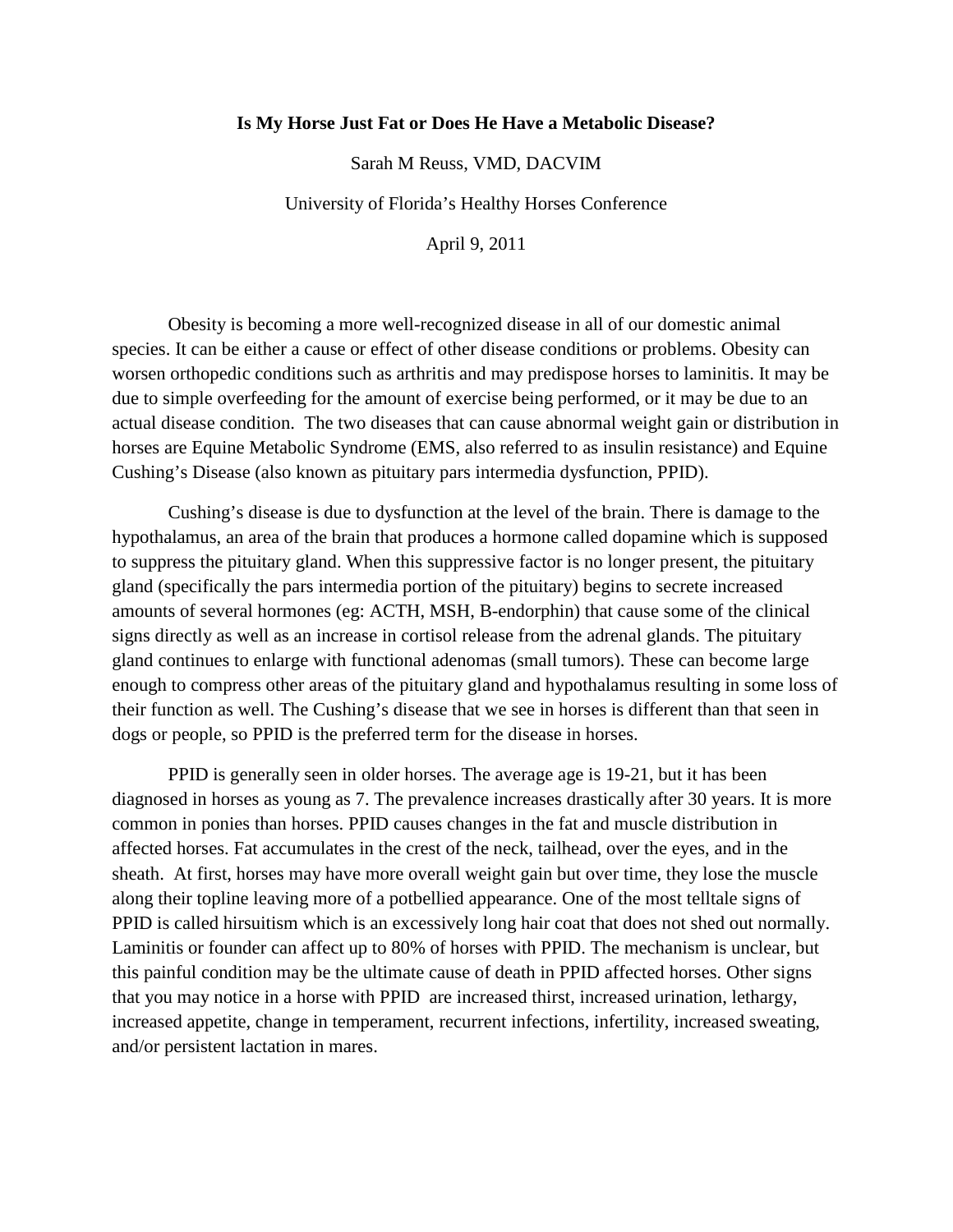Testing for PPID is a common source of confusion and debate. The baseline ACTH is the most common screening test. This test involves just taking a blood sample, so there is no risk to the horse. The main problem with the test is that there is known seasonal variation in ACTH in horses with levels being higher in the fall. The "gold standard" test for PPID is the dexamethasone suppression test. This test involves drawing a baseline blood sample, administering dexamethasone, and then repeating a blood draw at 15 and 19 hours. There is some risk to this test as the administration of dexamethasone has been linked to the occurrence of laminitis in some horses. Other tests include a thyrotropin-releasing hormone stimulation test, combined dexamethasone-thyrotropin-releasing hormone stimulation test, and domperidone challenge test. Resting cortisol levels are not a good test as there is a lot of normal variation in all horses.

Treatment of horses with PPID involves both management and drug therapy. Regular deworming, dental, and foot care is necessary due to some of the clinical signs seen with the disease. Body clipping is also very useful for horses that do not shed out normally. Good quality hay and feed with high nutrient density should be fed. Equine Senior is a good option for many of these horses if they require a concentrate to maintain adequate body condition. The primary drug currently used in the treatment of PPID is pergolide. This is an oral drug with minimal side effects, but it must be handled and stored carefully. Other drugs that have been used include cyproheptadine, bromocriptine, and trilostane. Herbal treatments such as chaste berry have been advocated, but there is no scientific proof that they are effective in horses with PPID.

Equine Metabolic Syndrome should be suspected in any overweight horse described as an "easy keeper." EMS is seen in horses over 5 years of age and is most common in ponies, Morgans, Arabians, and Fjords but can be seen in any breed. There is current research looking for a genetic marker, but this appears to be a disease with a genetic predisposition that is brought on by management factors. Most horses with EMS are obese with a body condition score of >7/9. They will also have regional fat distribution like horses with PPID but will not have the muscle loss. Horses with EMS often present for spontaneously occurring laminitis that may occur in association with pasture or feed changes.

Diagnosis of EMS is dependent on the measurement of serum insulin, as insulin resistance is part of the syndrome similar to Type II diabetes in people. A resting serum insulin concentration can be performed as a screening test, but the horse must be fasted overnight prior to the blood sampling. Blood glucose is checked at the same time, but most horses maintain a normal blood glucose even with insulin resistance. If this test is equivocal, a combined glucoseinsulin rest can be performed. An oral sugar test using Karo syrup has also been developed.

Horses with EMS may develop PPID as they get older. In other species, obesity has been associated with a chronic inflammatory state which may cause PPID at a younger age. Horses with EMS should be monitored carefully for muscle atrophy, hair coat abnormalities, alterations